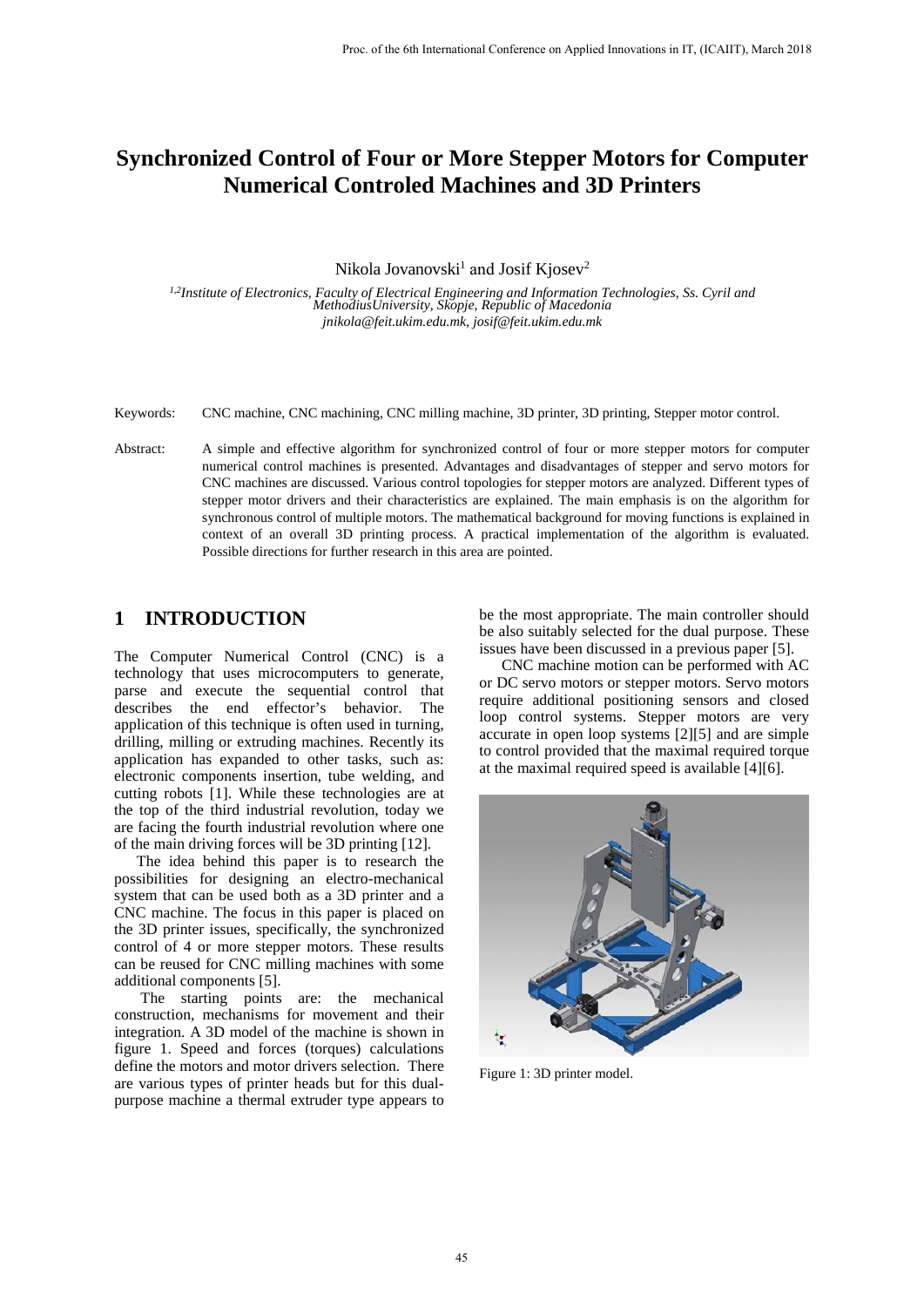A specific issue regarding motion control is the multiple axes motion synchronization. This is a very complex task with servo motors but is also nontrivial with stepper motors. 3D printer manufacturers have proprietary control algorithms that are not accessible<br>for performing experiments. Open source for performing experiments. Open source community projects are available for this purpose but, again, better performing algorithms are usually encapsulated in binary libraries. Some motor and controller manufacturers offer PLC controllers that provide 2-axes synchronization with speed control [\[13\]](#page-5-5) but PLCs are an expensive overkill with the additional (unnecessary) options they have. They also do not provide solutions for 3 or more axis synchronization. In this paper we present a very efficient algorithm for synchronized stepper motors control that uses small number of operations compared with the algorithm for linear interpolation explained in the literature [\[3\].](#page-5-6) The results are based on real experiments with a 3D printer designed from scratch in our laboratory to experiment with different types of stepper motors and algorithms.

# **2 STEPPER MOTOR DRIVE TOPOLOGIES**

The following is a brief review of the stepper motor operation and their drive topologies. Stepper motors usually have permanent magnet rotor and two (or four) groups of windings on the stator as presented in figure 2. The group of windings is presented as coils at 90 degrees which are called "electrical degrees" while the windings are positioned at certain spatial angle such that a 360° electrical angle corresponds to a much smaller spatial angle (eg. 7.2°).

The rotor is moved by changing the current through the coils in appropriate sequence such that magnetic forces attract or repel the rotor to support the rotation. If the currents through the coils change direction, the motor is named bipolar. Otherwise it is unipolar.



Figure 2: Stepper motor principle diagram.



Figure 3: Peak winding current decreasing at higher speed, limited by motor inductance [\[9\].](#page-5-7) 

 The current is obtained by connecting the coils to a voltage source *V* through appropriate electronic switches (a stepper motor driver). One step is a sequence of two coils (or four coils) sequentially energized/de-energized (pulsed) and it corresponds to a rotation by a predefined angle (typically 1.8° for a 200-step motor).

The coils resemble first order circuits with their inductance *L* and resistance *R*. This means the currents through the coils change exponentially:

$$
i(t) = I(\infty) - [I(\infty) - I(0)]e^{-t/\tau}
$$

where *I*(0) is the starting current,  $I(\infty)=V/R$  is the steady state current and  $\tau = L/R$  is the time-constant of the circuit. A complete current change takes approximately 3τ. This limits the maximal applicable step rate i.e. rotational speed of the motor at full torque because the torque depends on the coil current amplitude – figure 3.

The time-constant can be reduced by increasing *R*, and correspondingly *V*, externally by a same factor *n* (typically 4-5) to retain the nominal current. Unfortunately this increases the power loses  $nRT^2$  to an unacceptable level. The solution is the Pulse Width Modulation (PWM) technique which can provide (on average) the nominal coil current at much higher voltage with minimum power loses – figures 4 and 5.



Figure 4: Switch mode drive implementation [\[9\].](#page-5-7)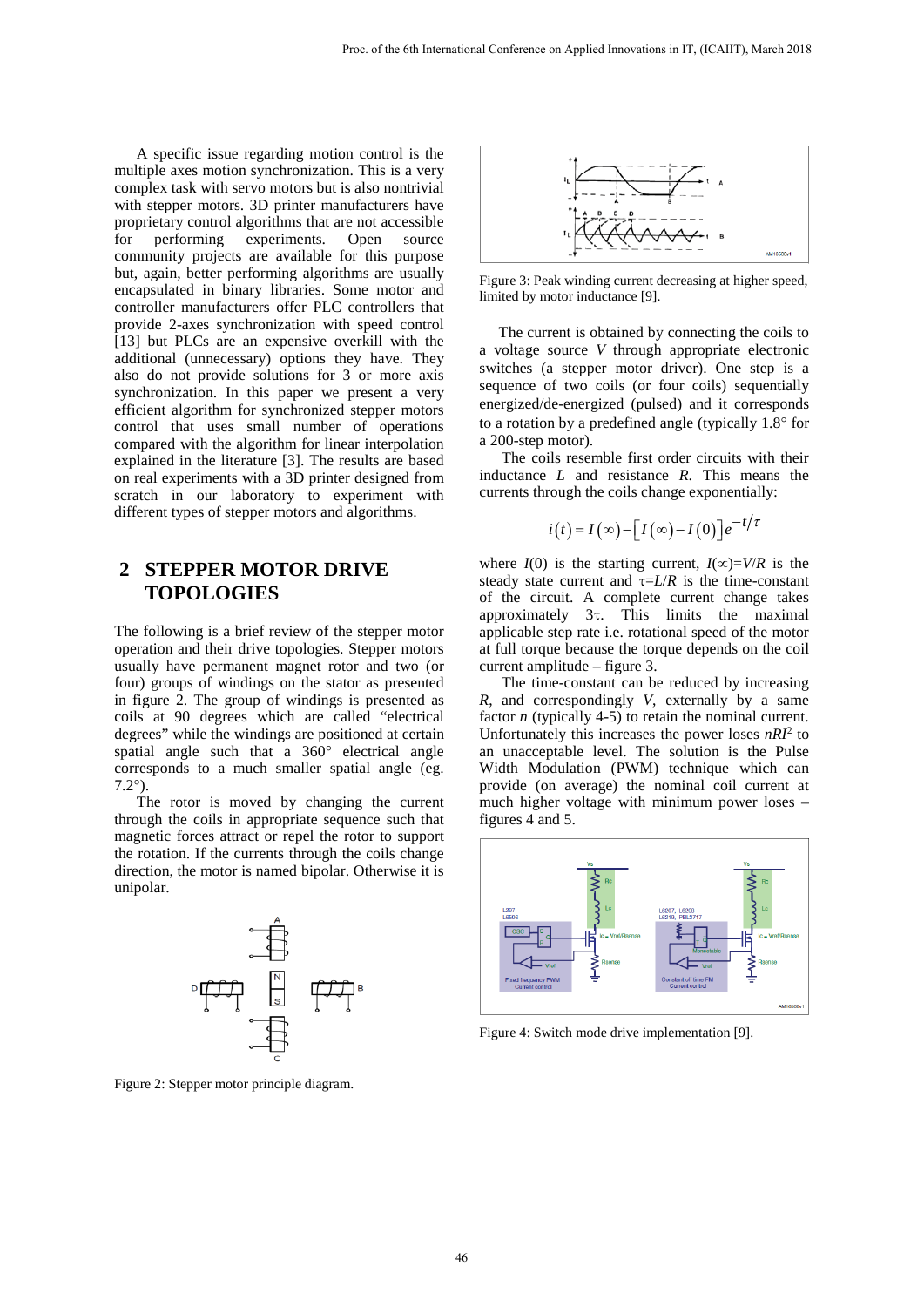

Figure 5: Current waveforms for L/R, L/nR and Switch mode drive [\[9\].](#page-5-7)

#### **3 STEPPER MOTOR DRIVERS**

Simplest stepper motor drivers provide full-step and sometimes half-step driving. For a two-phase motor a full step consists of complete sequential deenergizing and energizing of the two coils and provides rotation of 90° electrical. Half-step is achieved by energizing both coils with the same polarity. This positions the rotor at 45° electrical and doubles the number of pulses for a revolution but increases the positioning resolution.

The previous idea can be extended further: if the currents in the energized coils are not equal, the rotor can be positioned at any angle between 0 an 90°, depending on the current ratio. This technique is called microstepping and provides substantial increase of the positioning resolution. Modern PWM stepper controllers are ideal for providing the microstepping control technique. They can typically increase the number of steps up to 16 times (eg. HY-DIV268N) or up to 256 times (eg. DQ860MA).

CNC machines convert the motor rotation into linear motion by ball screws. A standard value of 5mm displacement is obtained for each motor revolution. Thus a typical 200-pulse motor provides 0.025mm linear resolution. This is much above the required resolution. If microstepping with 16 microsteps is applied, the resolution becomes 1.56 micrometer which is satisfactory [\[11\].](#page-5-8) A 256 microsteps would provide resolution below 0.1 micrometer that is more than satisfactory [\[10\].](#page-5-9) Actually, uncompensated motor errors are much higher than this resolution [\[14\]](#page-5-10) when absolute positioning is needed but position calculations can also accumulate errors that should be kept below the CAD resolution (which is typically at 1 micrometer). Additional benefits of high frequency microstepping are smooth motion, reduced motor noise, and reduced possibility for electro-mechanical resonance and oscillation[s \[14\].](#page-5-10) 

Typical stepper motor driver has three control inputs:

- ENABLE/DISABLE ("zero" means the driver is disabled and the motor is turned off, while "one" puts the motor in the hold torque state).
- DIRECTION ("zero" drives the motor in clockwise direction, and "one" drives the motor in counter-clockwise direction)
- PULSE (each pulse at this input means rotation of 1 (micro-)step of the motor in the direction selected by DIRECTION input)

These signals are generated by the control unit's firmware. Central part of this firmware is the optimized software algorithm for multiple motor driving, which is presented in the following sections.

### **4 3D PRINTER PRACTICAL IMPLEMENTATION**

Besides the previously mentioned electromechanical components, the complete 3D printer includes:

-CAD software for designing and rasterizing the parts to be printed and generating commands in the standard CNC language named G-code,

-control unit (microcontroller),

-methods for transferring the G-code to the control unit,

-control unit firmware for coordinates calculations and motor driving signals generation, -user interface.

The implemented CAD software is Pronterface (free open-source software) with it's rendering engine Slic3r that slices the part into printable layers. The generated G-code specifies sequence of coordinates for linear X-Y axes movement and the

required speed for each movement including the extruder for material deposition as coordinate E. The movement in Z direction is generated only once for each layer to be printed.

The control unit is based on STM32F4Discovery board with a CortexM4 microcontroller running on 168MHz.

G-commands are transferred through serial communication at the rate of 115 kbps. New command is transferred after the current is completed.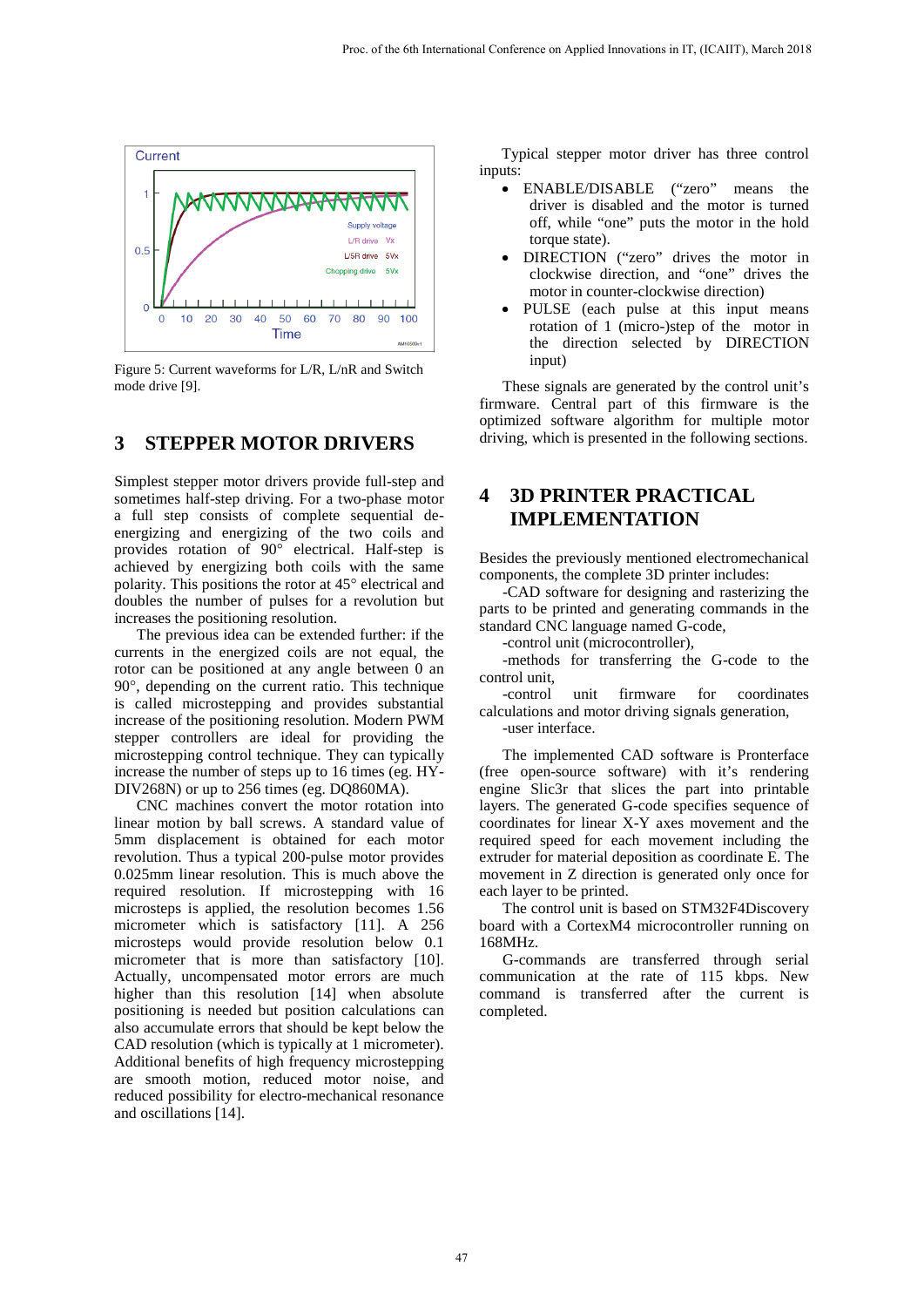

Figure 6: Firmware principle block diagram.

The firmware of the controller consists of many functions (communication, coordinate interpolation, motor control, extruder heating PID control, sensor scan, user interface through a graphical touchscreen, and some other housekeeping functions). Motor control functions are timer interrupt-driven and have the highest priority. Communication is also interrupt driven at a lower level and incorporates the linear interpolation calculations. The lowest interrupt driven function is the PID heater control (not shown here). All other functions are reaized in an infinite loop. The principal block-diagram of the firmware is presented in figure 6.

The current position is tracked through four global variables (*X*,*Y*,*Z*,*E*) which are updated on each motor step. The target position, sent by the CAD system, is kept in the variables *X*2, *Y*2, *E*2 and *speed*, (As previously mentioned, Z movement is accomplished separately between layers and will not be discussed here.)

The origin (0,0,0,0) is established at power-up of the machine. The printer moves into negative direction until proximity switches are activated to set the spatial origin (0,0,0) while the extruder coordinate at start-up is 0 by definition.

# **5 SOFTWARE IMPLEMENTATION OF LINEAR INTERPOLATION BETWEEN TWO POINTS**

The need for linear interpolation can be depicted in figure 7. If movement is to be accomplished from point  $(X1,Y1)$  to point  $(X2,Y2)$  and the required numbers of steps for the X and Y axes movements are generated with the same frequency, a movement along the dotted line will be performed instead of a movement along the dashed line.



Figure 7: Movement path between two points without linear interpolation.

Obviously, the speeds along X and Y axes must be different to accomplish the required movement along the dashed line. The distance and the speed components along the X and Y axis are shown in Figure 8.

The problem here is to determine the values of the X and Y components of the velocity. Since the CAD system actually defines the speed of the material extrusion *V* (mm/min) it can be applied only to the direct distance between the points (1) and (2), Therefore first we needed to calculate the distance *S* from the starting point to the destination point. We calculate the coordinate changes  $\Delta X$  and  $\Delta Y$  from the following equations:

$$
\Delta X = |X_2 - X_1|, \Delta Y = |Y_2 - Y_1|.
$$

and then the distance :

$$
S = \sqrt{\Delta X^2 + \Delta Y^2}
$$

Now the travel time is determined from the following equation:

$$
t = \frac{S[mm]}{V[mm/\min]}.
$$

Since the extruder travels the distances  $\Delta X$  and  $\Delta Y$  during time t, the components of the velocity can be calculated by the following equations:



Figure 8: Interpolation of distance and velocity between two points.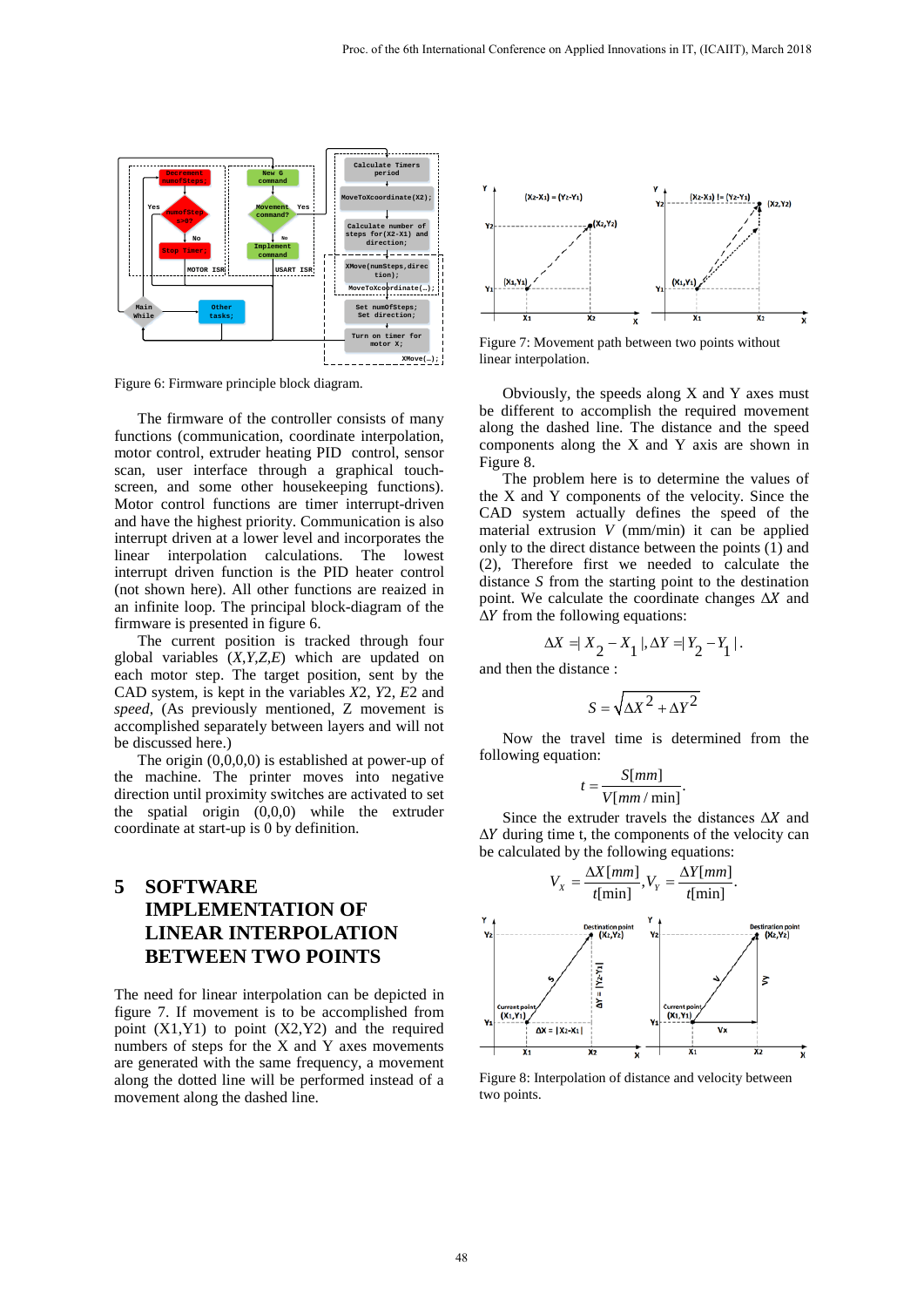The number of pulses for the required movement in the X and Y directions,  $\Delta X$  and  $\Delta Y$ , can be calculated from the known koeficient of the spindle, 5mm/revolution, number of steps per revolution (200) and number of microsteps per step of the motor controler. Similar calculation holds for the extruder but here the distance is *S*.

The velocity in each direction is determined by the frequency of steps the motor performs i.e. the frequency of pulses applied to the PULSE imput of the controller. The easiest way to generate pulses with certain frequency (or period) is to use a timer/counter in PWM mode and set the period of the PWM waveform. The duty cycle is not important because the motor controller takes care of the PWM duty cycle applied to the motor. Therefore the pulse duration can be set to the maximum applicable value. If the current in the coil rampes above the maximal value, it would be limited by the power supply current limit.

By seting the timer prescalers, depending on the timer frequency and drivers microstepping factors, the following calculation can be established:

$$
T_{X} = \frac{CONSTx}{V_{X}[mm / min]}[us], T_{Y} = \frac{CONSTy}{V_{Y}[mm / min]}[us].
$$

Similar calculation holds for the extruder:

$$
T_E = \frac{CONSTE}{\left| E_2 - E_1 \right|} \cdot t[us]
$$

where CONSTe is the appropriate scaling constant.

These values  $(T_X, T_Y, T_E)$  are directly written into the registers that define the timer periods associated with *X*, *Y* and *E* axes which is acomplished with the function:

**void** MoveXY(**double** x2, **double** y2, **double** e2, **double** speed);

The same function calculates the number of steps for each coordinate and activates the appropriate timer. This is presented on the right-hand side of figure 6.

# **6 SOFTWARE IMPLEMENTATION TIMING ANALYSIS**

As mentioned before, the current position of the printer is tracked through four global variables (*X*,*Y*,*Z*,*E*). These variables are updated on every motor step i.e. at every timer pulse in an interrupt routine. (Timers generate interrupts on the falling edge of every pulse). The interrupt routine (only for *X*-axis) is presented in red colour in Figure 6.

After completing the current movement, new point is obtained, calculations are performed and the process is repeated until a stop command is received.

The firmware is heavily interrupt driven and timing calculations have to be performed to check the processor utilization and confirm that every task can be completed.

The realized prototype has maximum linear speed of 600mm/min, microstepping factor of 128, 200 steps per motor revolution and 5mm linear motion per revolution. This gives the lowest interrupt period of  $T_m=19.5$ us. The non-optimized code produced interrupt routines of maximum *Tpm*=0.325us.

The communication between the controller and Pronterface transfers 34 bytes for each point. Since the maximal point distance is 0.1mm the 600mm/min requires 100 transfers per second. The four time\_and\_number\_of\_pulses calculation routines take approx.  $T_{\text{pcalc}}$ =0.35us each and are called at period of *Tcalc*=10000us. Each byte is also collected by an interrupt that takes less than *Tpch*=0.15us at a period of approx. *Tch*=100us.

The total utilization of the processor by the interrupt routines is:

$$
Utilization = 4\left(\frac{T_{Pch}}{T_{ch}} + \frac{T_{Pcalc}}{T_{calc}} + \frac{T_{Pm}}{T_m}\right) = 0.073
$$

This means that the processor has very low utilization of 7.3% and can easily control much more than 4 motors. This is accomplished by efficient implementation of the motor control algorithm using timer peripherals.

This also leaves space for linear velocity increase up to the maximally obtainable form Pronterface of 2000mm/min and it would not reduce substantially the number of motors because at higher speeds the microstepping factor is also reduced.

The higher speed may interfere with the current baud rate of 115kbps. At 10 bits per byte (1start+8data+1stop) 34 bytes take 3.4ms while the maximal point rate of 20000points/min means 3ms for a point. The remedy would be to increase the baud rate to the maximum specified by Pronterface of 250kbps [\[15\].](#page-5-11)

#### **7 CONCLUSIONS**

This paper presents an efficient and simple algorithm for synchronized control of four or more stepper motors. The algorithm and the 3D printer prototype provide a solid base for further research in this area.